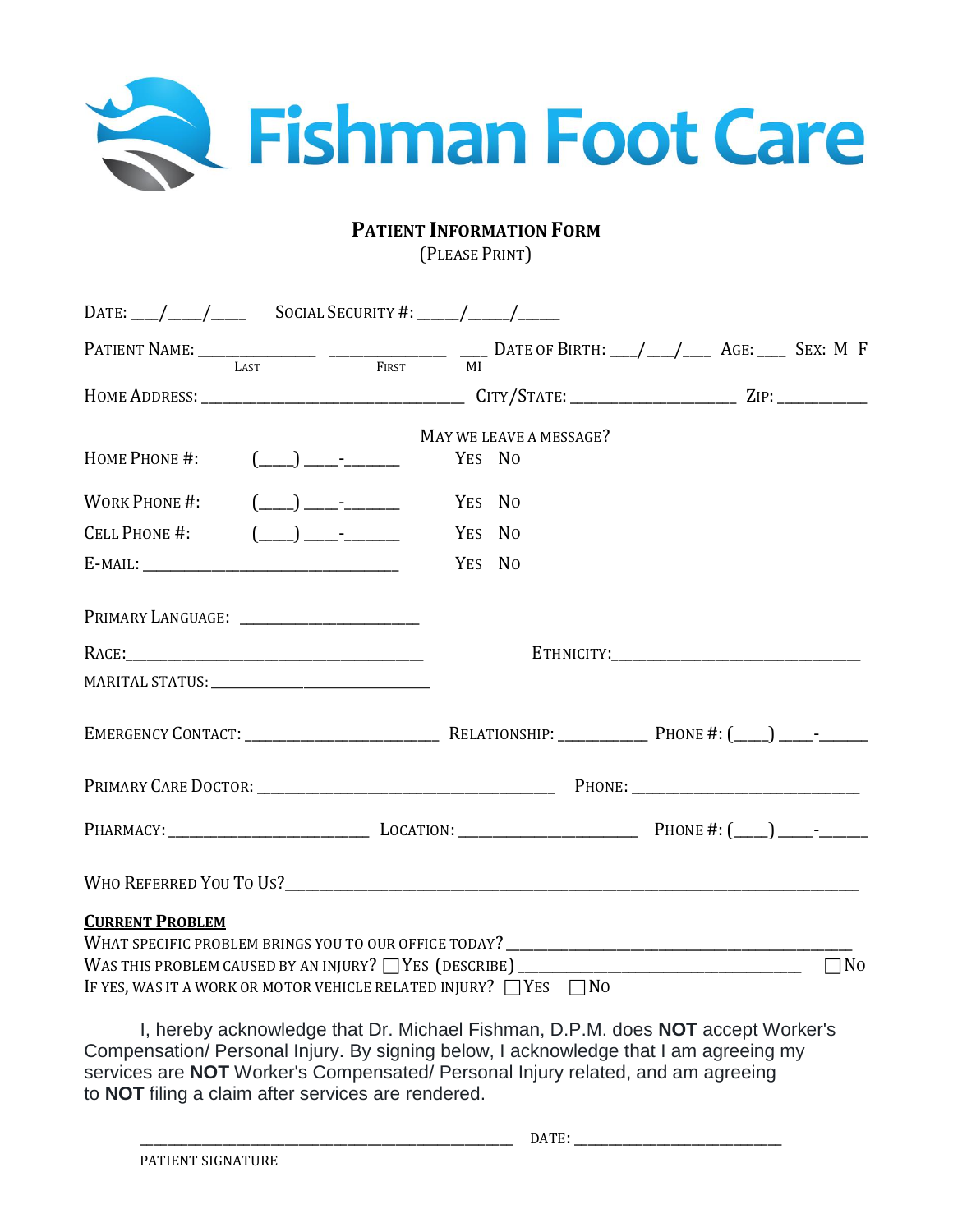PLEASE LIST ALL MEDICATIONS YOU ARE CURRENTLY TAKING (INCLUDE PRESCRIPTIONS, OVER-THE-COUNTER MEDS AND HERBAL SUPPLEMENTS):

| <b>NAME</b>                                                                       | <b>DOSE</b>                         |                                                                                                                      | FREQUENCY OF MEDICATIONS? |
|-----------------------------------------------------------------------------------|-------------------------------------|----------------------------------------------------------------------------------------------------------------------|---------------------------|
|                                                                                   |                                     |                                                                                                                      |                           |
|                                                                                   |                                     |                                                                                                                      |                           |
|                                                                                   |                                     |                                                                                                                      |                           |
| ALLERGIES: $\Box$ MEDICATIONS                                                     |                                     | <u> 1980 - Johann Barbara, martxa alemaniar argumento de la contrada de la contrada de la contrada de la contrad</u> |                           |
|                                                                                   |                                     |                                                                                                                      |                           |
| <b>NONE KNOWN ALLERGIES</b>                                                       | TAPE ILATEX SULFA IODINE PENICILLIN |                                                                                                                      |                           |
| PLEASE LIST ALL PRIOR SURGERIES:                                                  |                                     |                                                                                                                      |                           |
| TYPE OF SURGERY                                                                   | DATE                                | TYPE OF SURGERY                                                                                                      | <b>DATE</b>               |
|                                                                                   |                                     |                                                                                                                      |                           |
|                                                                                   |                                     |                                                                                                                      |                           |
| <b>SOCIAL HISTORY</b>                                                             |                                     |                                                                                                                      |                           |
| USE OF ALCOHOL: $\Box$ Never $\Box$ No longer use $\Box$ History of alcohol abuse |                                     | $\bigcap$ OCCASIONAL $\bigcap$ MODERATE                                                                              | $\Box$ Daily              |
|                                                                                   |                                     | USE OF TOBACCO: $\Box$ NEVER $\Box$ QUIT - HOW LONG AGO? ________ $\Box$ SMOKE ___ PACKS/DAY FOR ___ YEARS           |                           |
|                                                                                   |                                     |                                                                                                                      |                           |
|                                                                                   |                                     | CURRENT USE - TYPE ______________ _ _ _ RARE _ _ OCCASIONAL _ _ MODERATE                                             | $\Box$ Daily              |
|                                                                                   |                                     | HOW MUCH ARE YOU ON YOUR FEET AT WORK? $\Box$ 10% $\Box$ 25% $\Box$ 50% $\Box$ 75%                                   | $\Box$ 100%               |
|                                                                                   |                                     | EXERCISE: $\Box$ NEVER $\Box$ RARE $\Box$ OCCASIONAL $\Box$ WEEKLY $\Box$ SEVERAL TIMES A WEEK                       | $\Box$ Daily              |
|                                                                                   |                                     |                                                                                                                      |                           |
| <b>FAMILY HISTORY</b>                                                             |                                     |                                                                                                                      |                           |
|                                                                                   |                                     | DO YOU HAVE A FAMILY HISTORY OF: $\Box$ DIABETES: TYPE 1 OR TYPE 2 $\Box$ CANCER $\Box$ HEART DISEASE                |                           |
| $\Box$ RHEUMATOID ARTHRITIS                                                       |                                     | □HIGH BLOOD PRESSURE STROKE □ CORONARY ARTERY DISEASE □ THYROID DISEASE                                              |                           |
|                                                                                   |                                     |                                                                                                                      |                           |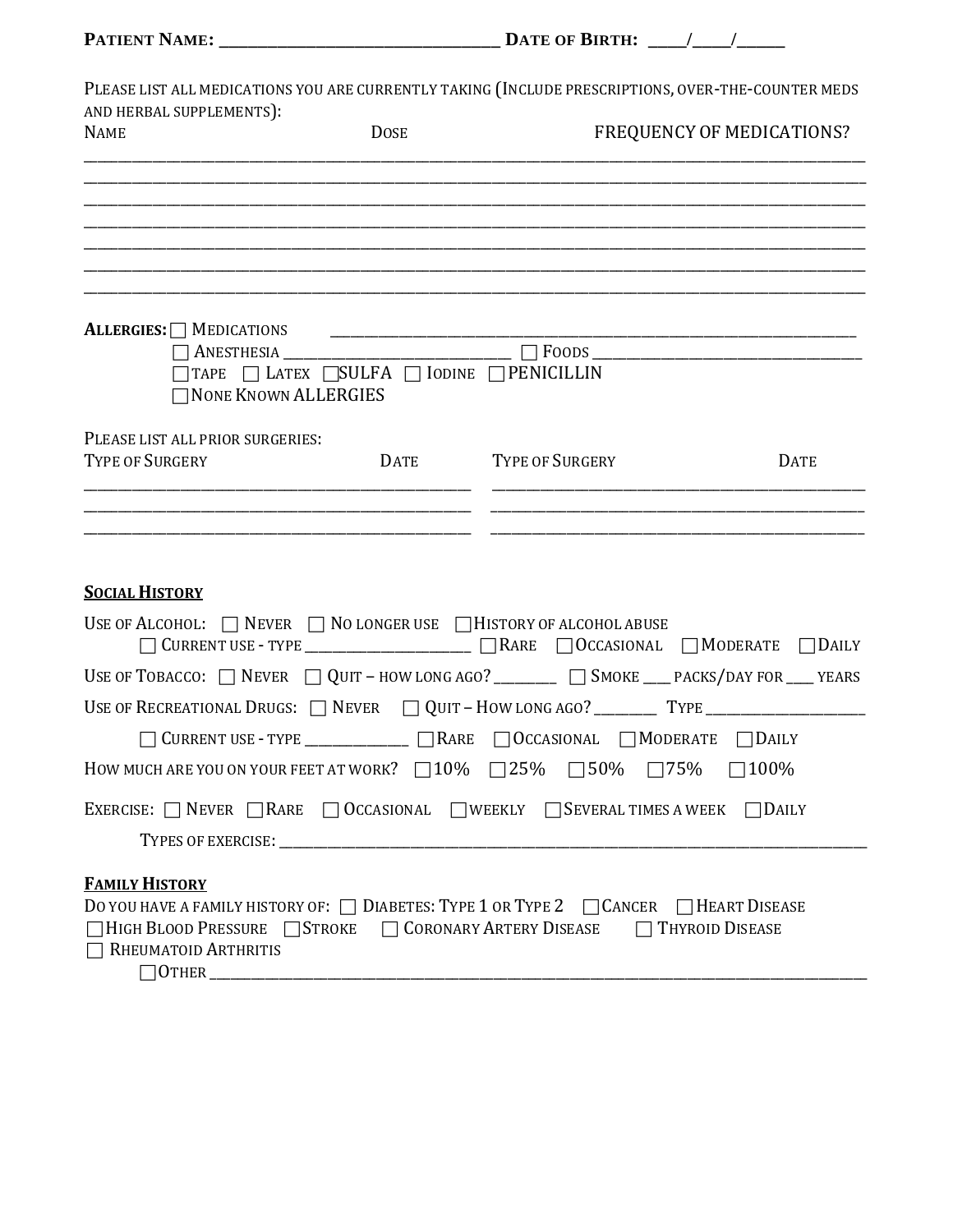### PLEASE LIST ANY OTHER MEDICAL CONDITIONS:

| HAVE YOU EVER HAD ANY OF THE FOLLOWING? |   |   |                              |             |   |                            |   |   |
|-----------------------------------------|---|---|------------------------------|-------------|---|----------------------------|---|---|
| <b>ACID REFLUX</b>                      | v | N | FIBROMYALGIA                 | v           | N | <b>NEUROPATHY</b>          | v | N |
| ANEMIA                                  | v | N | GOUT                         | Y           | N | <b>OPEN SORES</b>          | Y | N |
| <b>ARTHRITIS</b>                        | v | N | <b>HEART ATTACK</b>          | Y           | N | <b>ULCERS</b>              | Y | N |
| <b>ASTHMA</b>                           | Y | N | <b>HEART DISEASE/FAILURE</b> | Y           | N | <b>POLIO</b>               | Y | N |
| <b>BACK TROUBLE</b>                     | Y | N | <b>HEPATITIS</b>             | Y           | N | <b>RHEUMATIC FEVER</b>     | Y | N |
| ABNORMAL BLEEDING                       | Y | N | $HIV+ / AIDS$                | $\mathbf v$ | N | <b>SICKLE CELL DISEASE</b> | Y | N |
| <b>BLOOD CLOTS</b>                      | v | N | <b>HIGH BLOOD PRESSURE</b>   | v           | N | <b>SKIN DISORDER</b>       | Y | N |
| <b>BLOOD TRANSFUSION</b>                | Y | N | <b>KIDNEY DISEASE</b>        | Y           | N | <b>SLEEP APNEA</b>         | Y | N |
| BRONCHITIS/EMPHYSEMA                    | Y | N | <b>LIVER DISEASE</b>         | Y           | N | <b>STOMACH ULCERS</b>      | Y | N |
| <b>CANCER</b>                           | Y | N | HIGH CHOLESTEROL             | Y           | N | <b>STROKE</b>              | Y | N |
| <b>DIABETES: TYPE 1</b>                 | v | N | MIGRAINE HEADACHES           | Y           | N | THYROID DISEASE            | Y | N |
| DIABETES: TYPE 2                        | Y | N | <b>MITRAL VALVE PROLAPSE</b> | Y           | N | <b>TUBERCULOSIS</b>        | Y | N |
|                                         |   |   |                              |             |   |                            |   |   |

### PLEASE WRITE YOUR PAIN LEVEL FROM 0 MEANING IT DOES NOT BOTHER YOU. 10 MEANING YOU ARE IN EXCRUSIATING PAIN AND NEED TO GO TO THE E.R.

WHERE IS THE PAIN/PROBLEM LOCATED? PLEASE MARK ON THE PICTURES BELOW.

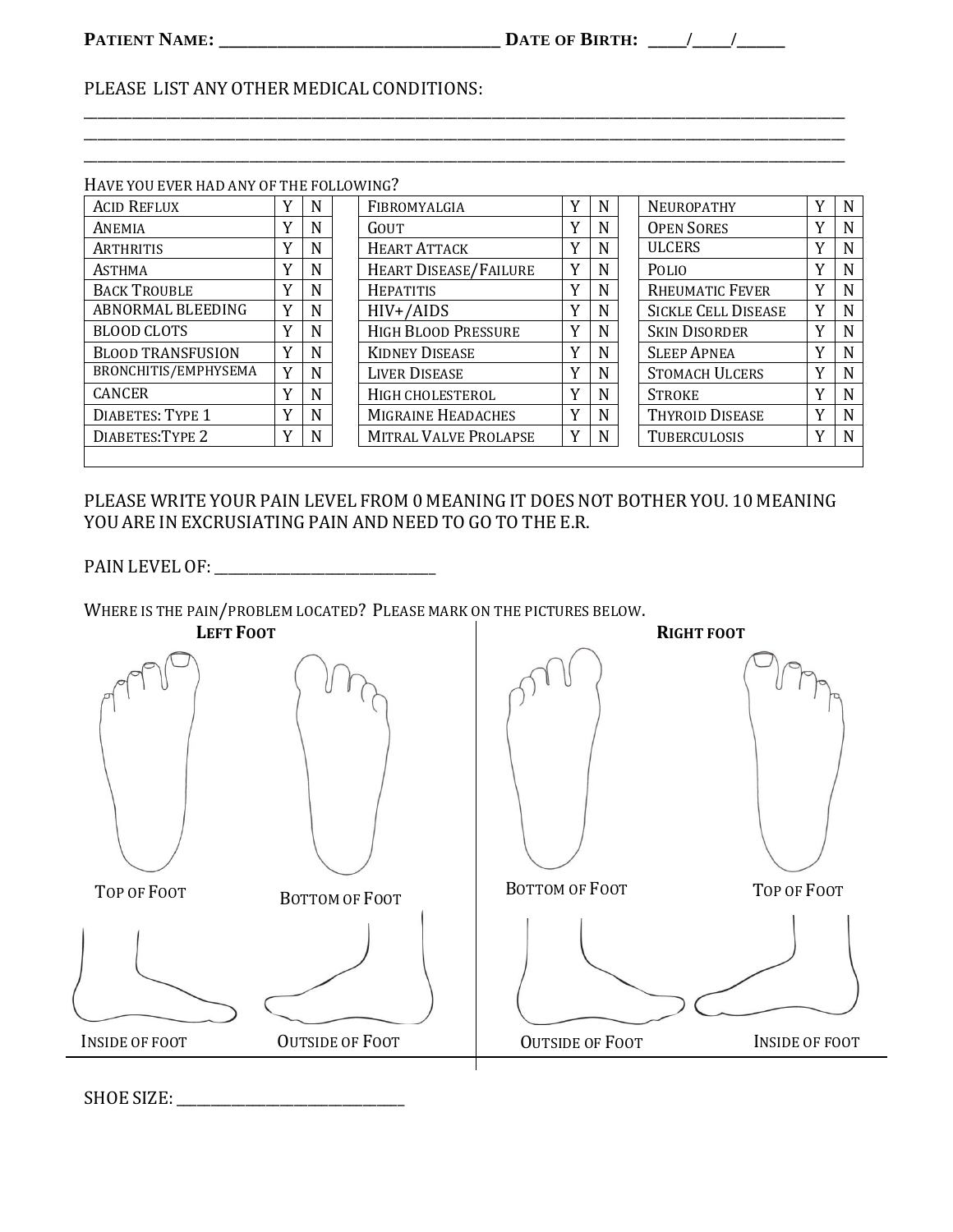### **INSURANCE AUTHORIZATION AND ASSIGNMENT**

I REQUEST THAT PAYMENT OF AUTHORIZED INSURANCE BENEFITS BE MADE EITHER TO ME OR ON MY BEHALF TO DR. FISHMAN FOR ANY SERVICES THAT DR. FISHMAN PROVIDES. I AUTHORIZE ANY HOLDER OF MEDICAL INFORMATION ABOUT ME TO RELEASE TO HEALTH CARE FINANCING ADMINISTRATION AND ITS AGENTS ANY INFORMATION NEEDED TO DETERMINE THESE BENEFITS OR THE BENEFITS OR THE PAYABLE TO RELATED SERVICES. I UNDERSTAND THAT MY SIGNATURE REQUESTS THAT PAYMENT BE MADE AND AUTHORIZES RELEASE OF MEDICAL INFORMATION TO PAY THE CLAIM. I UNDERSTAND THAT I AM FINANCIALLY RESPONSIBLE FOR THE BALANCE NOT COVERED BY MY INSURANCE. ANY ACCOUNT BALANCES WHICH REMAIN OUTSTANDING ARE SUBJECT TO A \$5.00 PER MONTH BILLING CHARGE. IF I FAIL TO MAKE A PAYMENT AND THE BALANCE OF MY ACCOUNT IS PLACED FOR COLLECTION, I WILL BE RESPONSIBLE FOR REASONABLE COLLECTION COSTS, INCLUDING ATTORNEY'S FEES.

TO THE BEST OF MY KNOWLEDGE, I HAVE ANSWERED THE QUESTIONS ON THIS FORM ACCURATELY. I UNDERSTAND THAT PROVIDING INCORRECT INFORMATION CAN BE DANGEROUS TO MY HEALTH. I UNDERSTAND THAT IT IS MY RESPONSIBILITY TO INFORM THE DOCTOR AND OFFICE STAFF OF ANY CHANGES IN MY MEDICAL STATUS.

\_\_\_\_\_\_\_\_\_\_\_\_\_\_\_\_\_\_\_\_\_\_\_\_\_\_\_\_\_\_\_\_\_\_\_\_\_\_\_\_\_\_\_\_\_\_\_\_\_\_\_ \_\_\_\_\_\_\_\_\_\_\_\_\_\_\_\_\_\_\_\_\_\_\_\_\_\_\_\_\_\_\_\_\_\_\_\_\_\_\_\_\_\_\_\_\_\_\_\_\_\_\_

\_\_\_\_\_\_\_\_\_\_\_\_\_\_\_\_\_\_\_\_\_\_\_\_\_\_\_\_\_\_\_\_\_\_\_\_\_\_\_\_\_\_\_\_\_\_\_\_\_\_\_ \_\_\_\_\_\_\_\_\_\_\_\_\_\_\_\_\_\_\_\_\_\_\_\_\_\_\_\_\_\_\_\_\_\_\_\_\_\_\_\_\_\_\_\_\_\_\_\_\_\_\_

PRINT NAME OF PATIENT, PARENT OR GUARDIAN SIGNATURE OF DOCTOR

IF OTHER THAN PATIENT, RELATIONSHIP TO PATIENT DATE

\_\_\_\_\_\_\_\_\_\_\_\_\_\_\_\_\_\_\_\_\_\_\_\_\_\_\_\_\_\_\_\_\_\_\_\_\_\_\_\_\_\_\_\_\_\_\_\_\_\_\_\_

SIGNATURE

\_\_\_\_\_\_\_\_\_\_\_\_\_\_\_\_\_\_\_\_\_\_\_\_\_\_\_\_\_\_\_\_\_\_\_\_\_\_\_\_\_\_\_\_\_ **DATE**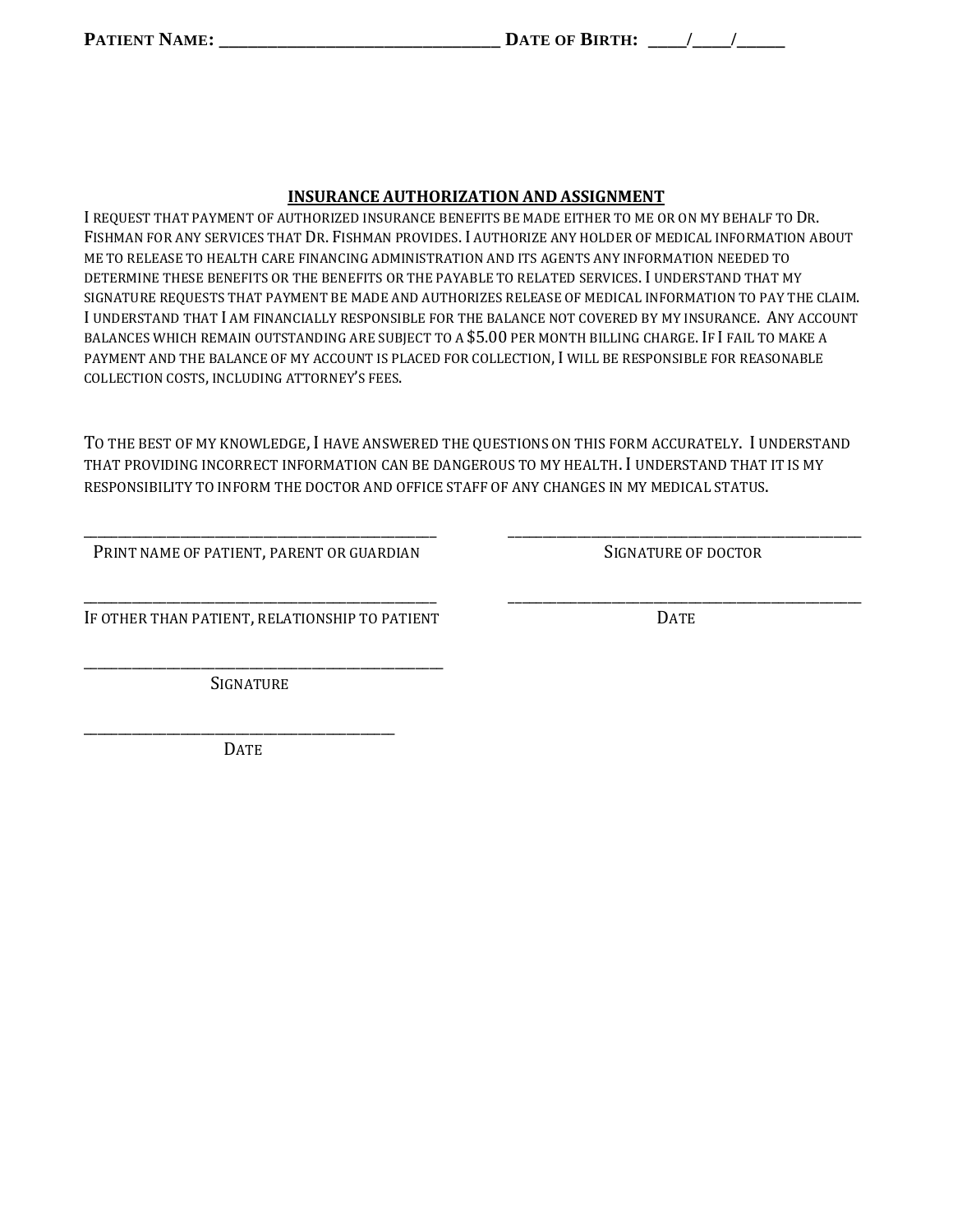### **FINANCIAL POLICY**

Thank you for choosing our office to provide you with medical care. We are committed to serving you with skill and high quality care. The medical services provided by our office are services you have elected to receive which may imply a financial responsibility on your part.

**CO-PAYMENTS, CO-INSURANCE, DEDUCTIBLES:** All co-payments, co-insurance and deductibles must be paid at the time of service. This arrangement is part of your contract with your insurance.

**SELF-PAY ACCOUNTS:** Payment in full is due at the time of service if you do not have health insurance.

**NON-COVERED SERVICES:** Please be aware that some of the services you receive may not be covered or not considered reasonable or necessary by Medicare or other insurers. You are responsible for payments of these services.

**CLAIM SUBMISSION:** We will submit your claims and assist you I any way we reasonably can to help get your claims paid. Your insurance company may need you to supply certain information directly. It is your responsibility to comply with their request. Please be aware that the balance of your claim is your responsibility whether or not your insurance company pays your claim. Your insurance benefit is a contract between you and your insurance company.

**PATIENT BILLING:** Occasionally after payment and/or explanation of benefits (EOB) are received from your insurance company/companies there is a co-insurance or deductible that we were not aware of at the time of service. You will be sent three notices of your financial responsibility. After the third and final notice, your account may be forwarded to collections. All cost incurred including, but not limited to, collection fees, attorney fees and court fees shall be your responsibility in addition to the balance due to the office. Please let the billing office know if you have any difficulties resolving your bill. Payment arrangements can be made on a case by case basis. We accept the following payments methods: Cash, Check, VISA, MasterCard, Discover, and American Express. (An additional \$30.00 will be added to your statement if the check is returned for insufficient funds.)

**I have read the above policy regarding my financial responsibility to Dr. Michael Fishman D.P.M. for medical services provided. I agree to pay Dr. Michael Fishman D.P.M. any balance unpaid by my insurance carrier for myself or the below named person.**

### **ASSIGNMENT OF BENEFITS:**

I, the undersigned, certify that I or my dependent) have coverage with my insurance as presented and assign directly to **Dr. Michael Fishman D.P.M.**  all insurance benefits, payable to me for services rendered. I understand that I am responsible for payment of deductibles, co-payments, co-insurances, and/or non-covered services. I hereby authorize the doctor to release all information necessary to secure payment of benefits. I authorize RELEASE OF MEDICAL INFORMATION to my insurance carrier, or requested physician to provide continuity of care. I authorize the use of this signature on all insurance submissions.

### **INSURANCE AUTHORIZATION AND ASSIGNMENT**

I REQUEST THAT PAYMENT OF AUTHORIZED INSURANCE BENEFITS BE MADE EITHER TO ME OR ON MY BEHALF TO DR. FISHMAN FOR ANY SERVICES THAT DR. FISHMAN PROVIDES. I AUTHORIZE ANY HOLDER OF MEDICAL INFORMATION ABOUT ME TO RELEASE TO HEALTH CARE FINANCING ADMINISTRATION AND ITS AGENTS ANY INFORMATION NEEDED TO DETERMINE THESE BENEFITS OR THE BENEFITS OR THE PAYABLE TO RELATED SERVICES. I UNDERSTAND THAT MY SIGNATURE REQUESTS THAT PAYMENT BE MADE AND AUTHORIZES RELEASE OF MEDICAL INFORMATION TO PAY THE CLAIM.

I UNDERSTAND THAT I AM FINANCIALLY RESPONSIBLE FOR THE BALANCE NOT COVERED BY MY INSURANCE. ANY ACCOUNT BALANCES WHICH REMAIN OUTSTANDING ARE SUBJECT TO A \$5.00 PER MONTH BILLING CHARGE. IF I FAIL TO MAKE A PAYMENT AND THE BALANCE OF MY ACCOUNT IS PLACED FOR COLLECTION, I WILL BE RESPONSIBLE FOR REASONABLE COLLECTION COSTS, INCLUDING ATTORNEY'S FEES.

TO THE BEST OF MY KNOWLEDGE, I HAVE ANSWEREDTHE QUESTIONS ON THIS FORM ACCURATELY. I UNDERSTANDTHAT PROVIDING INCORRECT INFORMATION CAN BE DANGEROUS TO MY HEALTH. I UNDERSTAND THAT IT IS MY RESPONSIBILITY TO INFORM THE DOCTOR AND OFFICE STAFF OF ANY CHANGES IN MY MEDICAL STATUS.

\_\_\_\_\_\_\_\_\_\_\_\_\_\_\_\_\_\_\_\_\_\_\_\_\_\_\_\_\_\_\_\_\_\_\_\_\_\_\_\_\_\_\_\_\_\_\_\_\_\_\_\_\_\_\_\_\_\_\_\_ \_\_\_\_\_\_\_\_\_\_\_\_\_\_\_\_\_\_\_\_\_\_\_\_\_\_\_\_\_\_\_\_\_\_\_\_\_\_\_\_\_\_\_\_\_\_\_\_\_\_\_\_\_\_\_\_

\_\_\_\_\_\_\_\_\_\_\_\_\_\_\_\_\_\_\_\_\_\_\_\_\_\_\_\_\_\_\_\_\_\_\_\_\_\_\_\_\_\_\_\_\_\_\_\_\_\_\_\_\_\_\_\_\_\_\_\_ \_\_\_\_\_\_\_\_\_\_\_\_\_\_\_\_\_\_\_\_\_\_\_\_\_\_\_\_\_\_\_\_\_\_\_\_\_\_\_\_\_\_\_\_\_\_\_\_\_\_\_\_\_\_\_\_

### **SIGNATURE OF PATIENT DATE**

PRINT NAME OF PATIENT, PARENT GUARDIAN IF OTHER THAN PATIENT, RELATIONSHIP TO PATIENT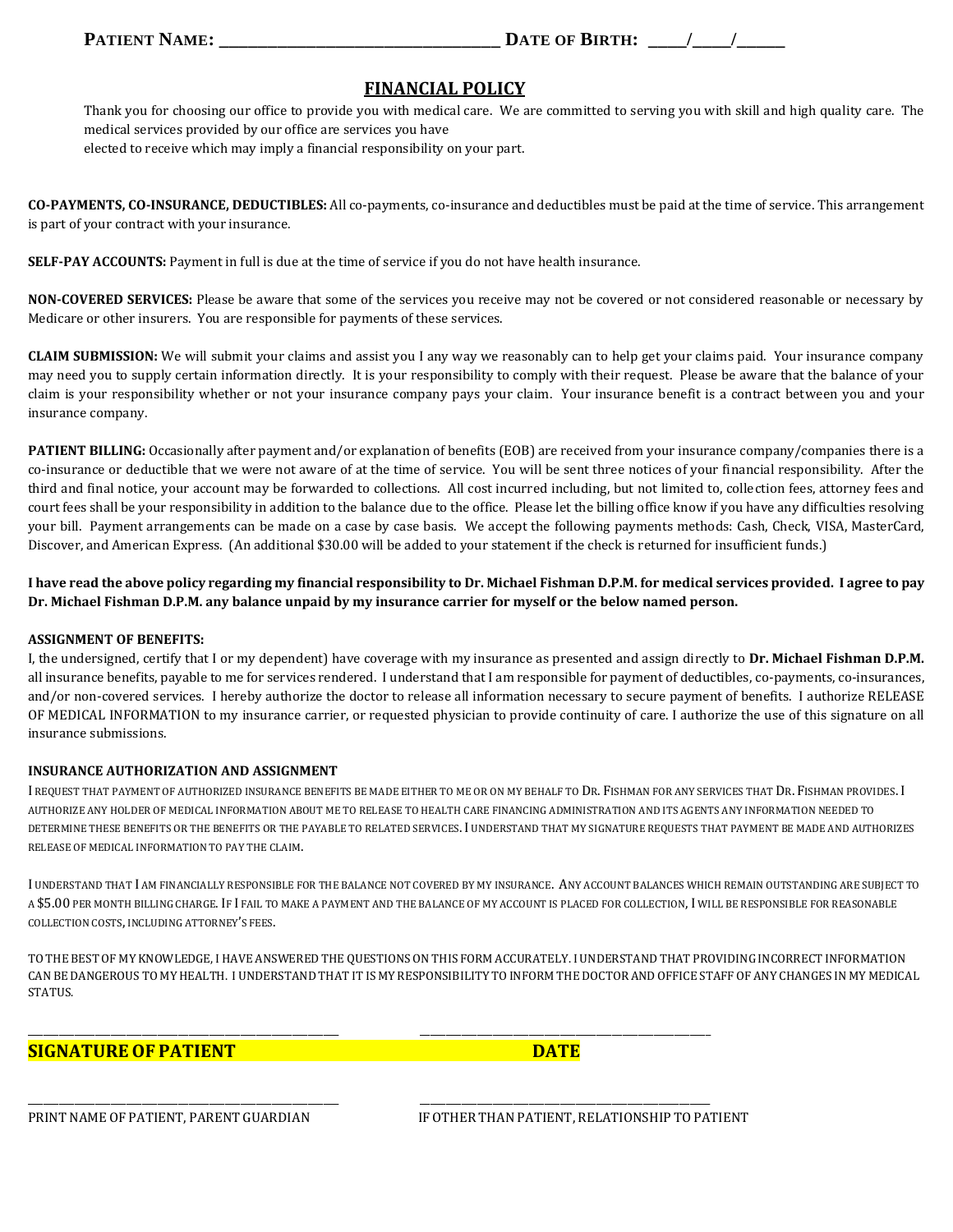### **NOTICE OF PRIVACY PRACTICES**

THIS NOTICE DESCRIBES HOW MEDICAL INFORMATION ABOUT YOU MAY BE USED AND DISCLOSED HOW YOU CAN GET ACCESS TO THIS INFORMATION. PLEASE REVIEW IT CAREFULLY.

We create a record of the care and services you receive at our office. We need this record to provide you with quality care and to comply with certain legal requirements.

#### HOW WE MAY USE AND DISCLOSE MEDICAL INFORMATION ABOUT YOU

The following categories describe different ways that we use and disclosed medical information without your specific written authorization.

- FOR TREATMENT. We may use medical information about you to provide you with medical treatment or services.
- FOR PAYMENT. We may use and disclose medical information about you so that the treatment and services you receive at Michael Fishman D.P.M. may be billed to and payment may be collected from you, an insurance company or health plan or other third party.
- FOR HEALTH CARE OPERATIONS. We may use and disclose medical information about you for Michael P. Fishman D.P.M. operations.
- APPOINTMENTS. We may use your information to provide appointment reminders. Special situations which do not require your written authorization include: (1) Organ and Tissue Donation, (2) Military and Veterans Health Benefits, (3) Worker's Compensation, (4) Public Health Risks, (5) Health Oversight Activities (6) Lawsuits and Disputes (7) Law Enforcement (8) Coroners, Medical examiners and Funeral Directors (9) National Security, Intelligence and federal Protective Service Activities (10) Inmates.

#### AUTHORIZATIONS FOR OTHER USES AND DISCLOSURES OF MEDICAL INFORMATION

Other uses and disclosures of medical information not covered by the uses of and disclosures stated above will be made only with your written authorization. If you give us an authorization, you may later revoke that permission in writing, at any time.

#### YOUR RIGHTS REGARDING MEDICAL INFORMATON ABOUT YOU

- You have the following rights regarding medical information we maintain about you.
	- RIGHT TO INSPECT AND COPY. You have the right to inspect and copy medical information that may be used to make decisions about your care.
	- RIGHT TO AMEND. If you feel that medical information we have about you is incorrect or incomplete, you may ask us to amend the information.
	- RIGHT TO AN ACCOUNTING OF DISCLOSIRES. You have the right to request an "accounting of disclosure."
	- RIGHT TO REQUEST RESTRICTIONS. You have the right to request a restriction or limitation on the medical information we use or disclose about you for treatment.
	- RIGHT TO CONFIDENTIAL COMMUNICATIONS. You have the right to request communications of your health information by alternative means or at alternative locations.

RIGHT TO PAPER COPIES OF ELECTRONIC NOTICES. You have the right, where you have agreed to receive electronic notices, to obtain a paper copy of the notice upon request.

#### OUR LEGAL DUTIES

- We are required by law to maintain the privacy of protected health information and to provide individuals with notice of our legal duties and privacy practices with respect to protected health information.
- We are required to abide by the terms of the notice currently in effect.
- We reserve the right to change the terms of this notice and make the new notice provisions effective for all protected health information we maintain. Revised notices will be sent to all our patients within 20 days from the time such revisions are made.

#### COMPLAINTS

If you believe your privacy rights have been violated, you may file a complaint with (Medical Group) or with the Secretary of the Department of Health and Human Services.

#### **CONTACT**

To file a complaint with Michael P Fishman D.P.M. contact Kathryn Mabry at (562) 431-2558.

#### COMPREHENSIVE PRIVACY NOTICE

A more detailed, comprehensive notice regarding our privacy practices is available upon request to the person stated above.

EFFECTIVE DATE: This notice is effective on April 16, 2003.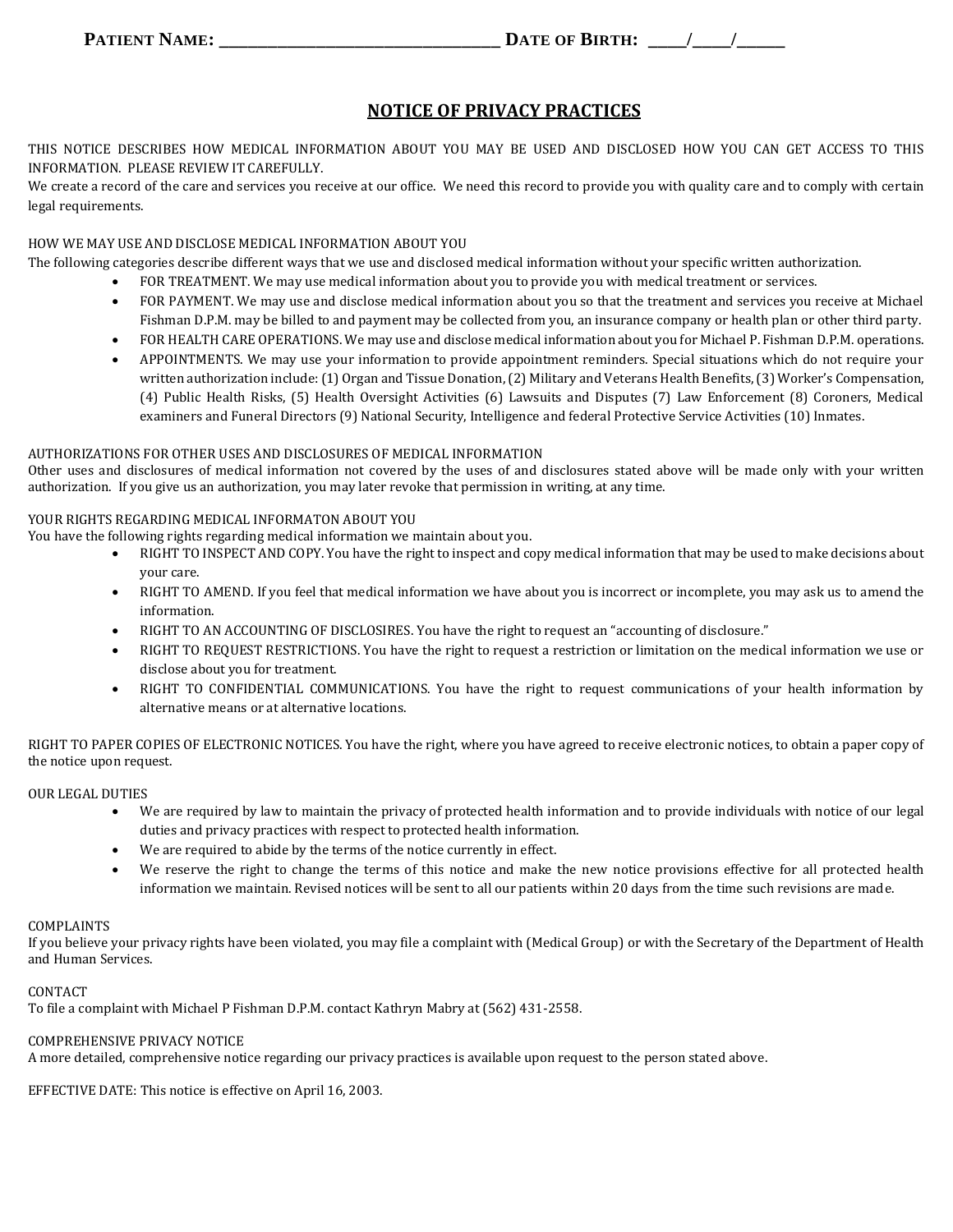### **Michael Fishman D.P.M. Foot & Ankle Specialist Adult & Pediatric Surgery 3851 Katella Ave., Suite #255 Los Alamitos, CA 90720 P: (562)431-2558 F: (562)296-8389**

# **ACKNOWLEDGEMENT OF RECEIPT OF NOTICE OF PRIVACY PRACTICES**

### Notice to Patient:

We are required to provide you with a copy of our Notice of Privacy Practices, which states how we may use and/or disclosure your health information.

By signing below, I acknowledge that I have received a copy of the Notice of Privacy Practices of Michael P. Fishman, D.P.M.

Signature of Patient or Personal Representative.

Print Name of Patient or Personal Representative.

Date

Description of Patient or Personal Representative's Authority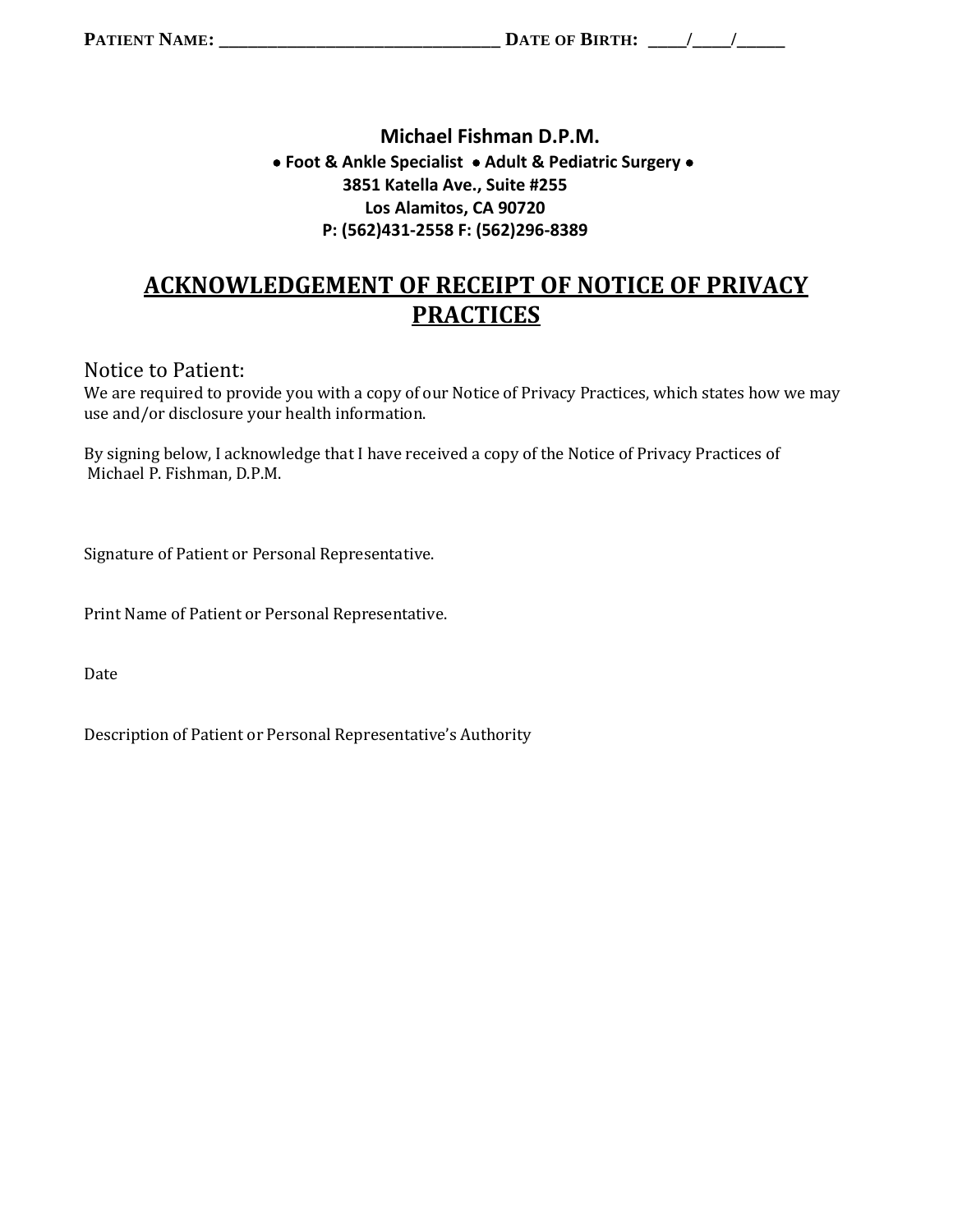## **Michael Fishman D.P.M. Foot & Ankle Specialist Adult & Pediatric Surgery 3851 Katella Ave., Suite #255 Los Alamitos, CA 90720 P: (562)431-2558 F: (562)296-8389**

Michael Fishman DPM INC. is offering a secure and convenient method of payment for the portion of services that your insurance does not cover, but for which you are responsible. This would include co-payments, coinsurance and annual deductibles. Your credit card information will be kept confidential and secure, and payments to your card are processed only after the claim has been filed and processed by your insurance carrier(s).

I, \_\_\_\_\_\_\_\_\_\_\_\_\_\_\_\_\_\_\_\_\_\_\_\_\_\_\_\_\_\_\_\_\_\_\_\_, authorize Michael Fishman DPM INC. to capture my credit card information and to charge my credit card as payment for any balance put into the "patient responsibility" as a result of my insurance plan's deductible, co-insurance, or co-payment. I understand and agree that this payment will be processed after the claim is finalized and when I, the patient, received a copy of the Explanation of Benefits (EOB) from my insurance plan. Michael Fishman DPM INC. will also provide myself with a receipt as proof of payment.

I certify that I am an authorized user of this credit card, and that I will not dispute the payment with my credit card company; so long as the transaction corresponds to the terms indicated in this form.

I authorize Dr. Michael Fishman DPM to charge the outstanding patient balances for me and/or my dependents to the following credit cards:

| Visa | MC. | <b>DISCOVER</b> | AMEX                                                                                                 |  |  |  |
|------|-----|-----------------|------------------------------------------------------------------------------------------------------|--|--|--|
|      |     |                 |                                                                                                      |  |  |  |
|      |     |                 | Expiration Date: __________________Security Code: __________________Billing Zip Code: ______________ |  |  |  |
|      |     |                 |                                                                                                      |  |  |  |
|      |     |                 | Date: $\frac{1}{\sqrt{1-\frac{1}{2}} \cdot \frac{1}{2}}$                                             |  |  |  |

### **Credit Card on File Billing Authorization FAQ**

*Q: What is a deductible?*

A: An annual deductible is the dollar amount you must pay out of your own pocket during your plan year for medical expenses before your insurance begins to pay.

*Q: Is my credit card secure?*

A: Yes, we keep your credit card information securely within your HIPPA compliant Electronic Medical Record and Billing System.

*Q: What if I need to discuss my bill?*

A: Our office will always work with you to resolve any issues and will refund you if we have made a billing error. We only charge the amount that we are instructed by your insurance carrier to collect as part of patient responsibility on your EOB. The Billing Department can be reach at 562-546-7185. If you disagree with how your insurance carrier processed the claim, you will need to contact their customer service department directly.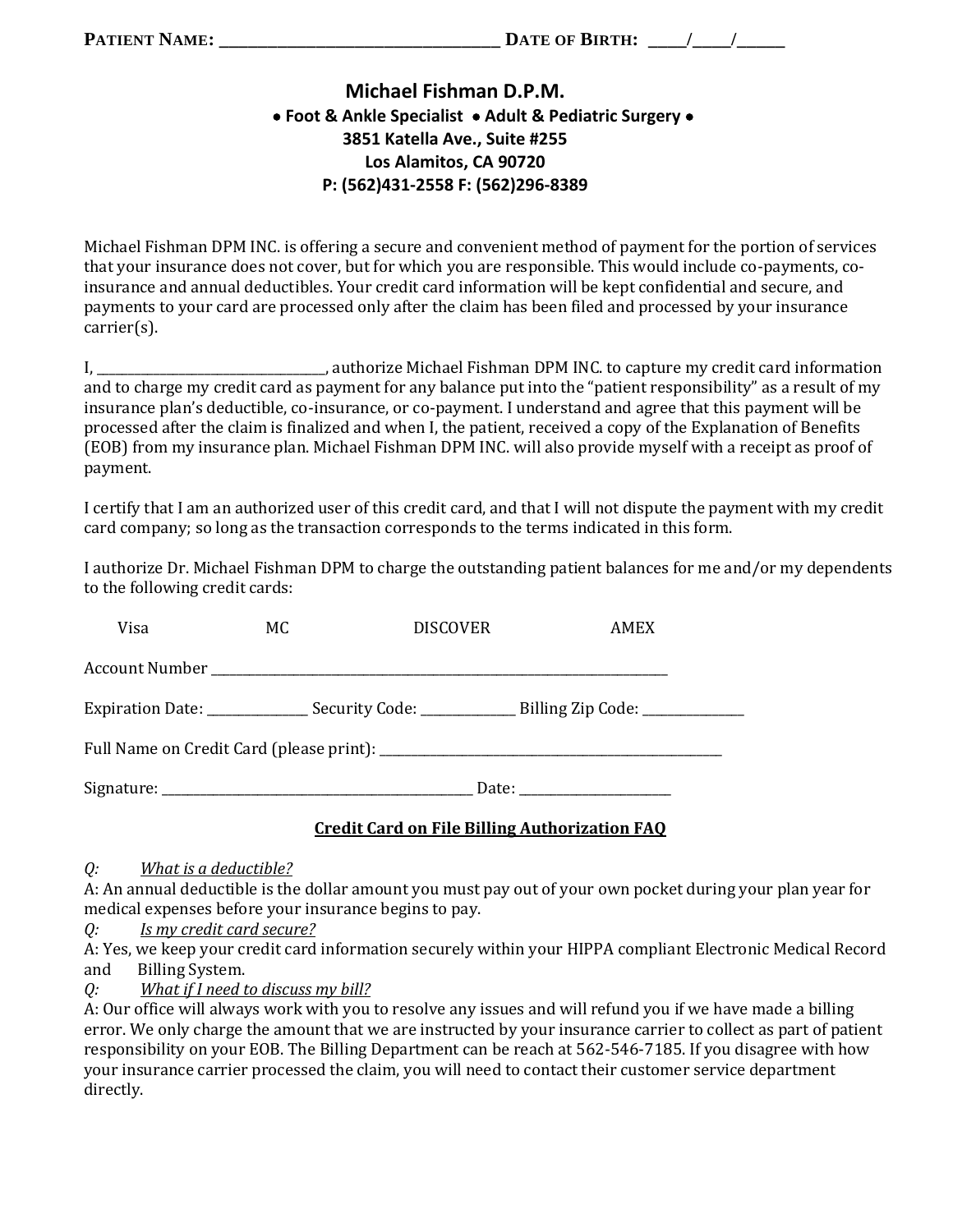$\square$  Shortness of breath

## **REVIEW OF SYSTEMS Please check any that apply to you**

| General/Constitutional       | <b>Cardiovascular</b>           | <b>Skin</b>                         |
|------------------------------|---------------------------------|-------------------------------------|
| $\Box$ Chills                | $\Box$ Chest pains              | $\square$ Eczema                    |
| $\Box$ Fatigue               | $\Box$ Palpitations             | $\Box$ Itchiness/dryness            |
| $\Box$ Fever                 | $\Box$ Varicose veins           | $\Box$ Hives/ lumps                 |
| $\square$ Weakness           | $\Box$ Heart murmur             | $\Box$ Mole size increase           |
| $\Box$ Weight gain/loss      | $\Box$ Leg pain (walking, etc)  | $\Box$ Nail color appearance change |
| Eyes                         | $\square$ Swelling of legs      | $\Box$ Rashes                       |
| $\Box$ Blurry vision         | $\Box$ Thrombophlebitis         | Hematologic/Lymph                   |
| $\Box$ Cataracts             | $\Box$ Ulcers on legs           | $\square$ Anemia                    |
| $\Box$ Discharge             | Gastrointestinal                | $\Box$ Bleeding easily              |
| $\square$ Double vision      | $\Box$ abdominal pain           | $\Box$ Blood clots                  |
| $\Box$ Excessive tearing     | $\Box$ Constipation             | $\Box$ Bruise easily                |
| $\Box$ Eye pain              | $\Box$ Diarrhea                 | $\Box$ Lumps/ swollen glands        |
| $\Box$ Glasses/Contacts      | $\Box$ Heartburn                | $\Box$ Transfusion reaction         |
| $\Box$ Infections            | $\Box$ Jaundice                 | Allergic/Immunologic                |
| $\Box$ Pain with light       | $\Box$ Liver disease            | $\Box$ Coughing/ with exercise      |
| $\Box$ Redness               | $\square$ Rectal bleeding       | $\Box$ Itchy/ watery eyes           |
| $\Box$ Loss of vision        | $\Box$ Excessive hunger         | $\Box$ Runny/ stuffy nose           |
| <b>ENT</b>                   | $\Box$ Excessive thirst         | $\Box$ Wheezing/ with exercise      |
| $\Box$ Head injury           | $\Box$ Gallbladder disease      | <b>Urinary</b>                      |
| $\square$ Headaches          | $\square$ Vomiting/nausea       | $\square$ awakening to urinate      |
| $\square$ Pain               | <b>Musculoskeletal</b>          | $\Box$ Bed-wetting                  |
| $\square$ Sweats             | $\Box$ Arthritis                | $\Box$ Blood in urine               |
| $\Box$ Discharge             | $\Box$ Joint pain               | $\Box$ Burning/Pain urinating       |
| $\Box$ Frequent colds        | $\Box$ Gout                     | $\Box$ Excessive urination          |
| $\Box$ Hay fever             | $\square$ Back problems         | $\Box$ Flank pain                   |
| $\Box$ Infections            | $\Box$ Joint stiffness          | $\Box$ Incontinence                 |
| $\Box$ Nasal Obstruction     | $\Box$ Muscle cramps            | $\Box$ Infections                   |
| $\Box$ Nosebleeds            | $\Box$ Muscle stiffness         | $\Box$ Stones                       |
| $\square$ Sinus infections   | $\Box$ Paralysis                | $\Box$ Urine odor/discoloration     |
| $\Box$ Bleeding gums         | $\Box$ Restricted motion        | $\Box$ Other conditions             |
| $\square$ Hoarseness         | $\square$ Weakness              |                                     |
| $\Box$ Postnasal drip        | Neurological                    |                                     |
| $\Box$ Tongue Burning        | $\square$ Loss of consciousness |                                     |
| $\Box$ Hearing aid           | $\Box$ Blackouts                |                                     |
| $\Box$ Ringing in ears       | $\Box$ Dizziness/fainting       |                                     |
| $\Box$ Frequent sore throats | $\Box$ Headaches/ Memory loss   |                                     |
| $\Box$ Lumps                 | $\Box$ Numbness/ Paralysis      |                                     |
| $\square$ Tenderness         | $\Box$ Bell's Palsy             |                                     |
| $\Box$ Tonsils enlarged      | $\square$ Stroke                |                                     |
| <b>Respiratory</b>           | $\Box$ Tingling/tremors         |                                     |
| $\Box$ Asthma                | <b>Female Genitalia</b>         |                                     |
| $\Box$ Cough                 | $\Box$ Birth control            |                                     |
| $\Box$ Wheezing              | $\Box$ Intermittent             |                                     |
| $\Box$ Coughing blood        |                                 |                                     |